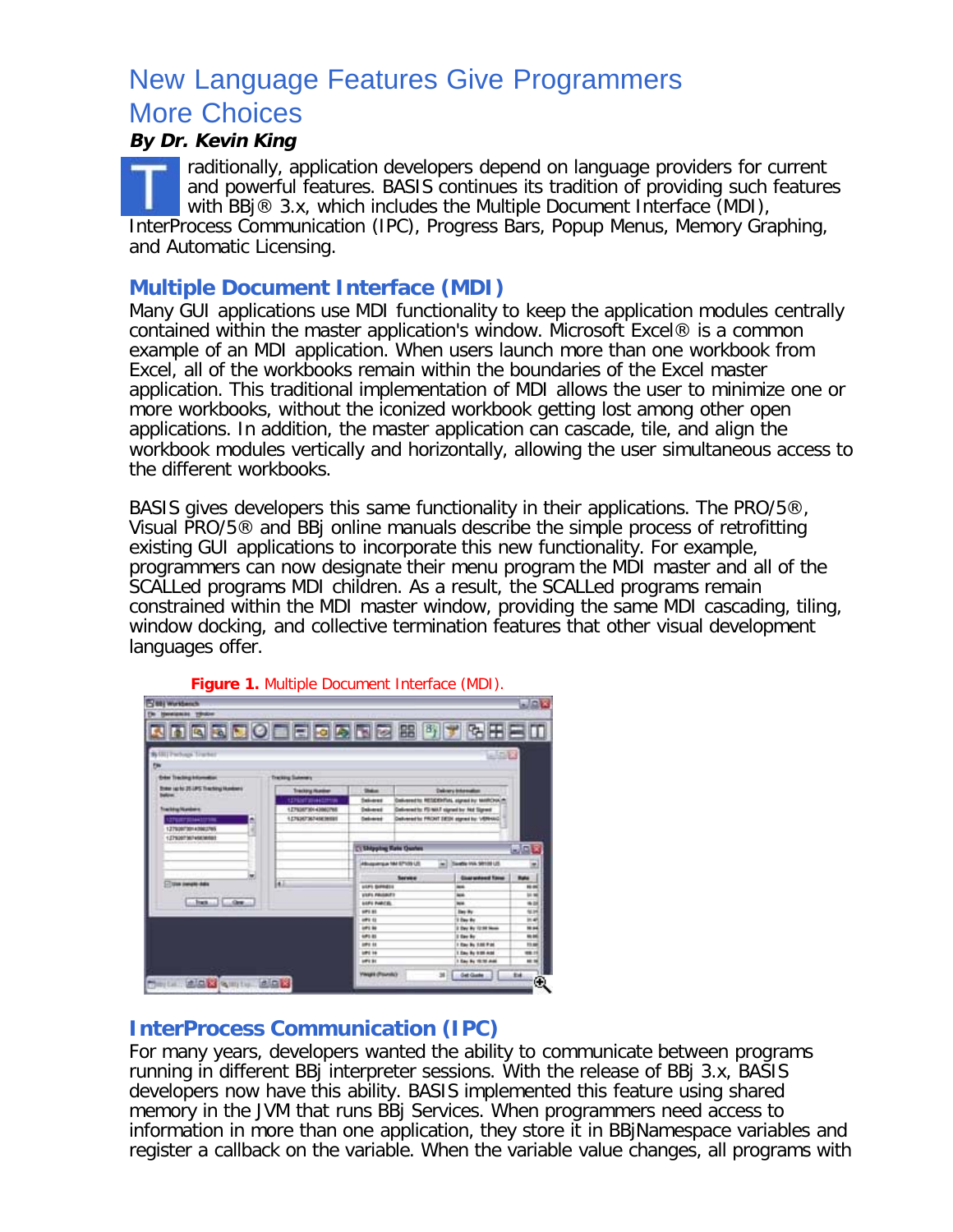callbacks registered on that variable receive an event signaling the change of the variable.

This implementation is quicker, cleaner, and more efficient than the traditional method of writing to a shared file on disk and programming loop structures that periodically check for changes in the shared file. Using this new interprocess communication, developers can easily write monitoring programs, instant messengers, and tightly integrated applications showing real-time inventory controls and account balance summaries, just to name a few.

| By BASIS Daily Summary                                                     |                      | □回文    | 15 BASIS Daily Open Orders<br>$ \Box$ $X$                                                        |
|----------------------------------------------------------------------------|----------------------|--------|--------------------------------------------------------------------------------------------------|
| Open Orders:                                                               | 1,549.00             |        | <b>Update Time:</b><br>1.0                                                                       |
| <b>Invoiced Orders:</b>                                                    | 40                   |        | Open Orders:<br>1,549.00                                                                         |
| <b>Refugnit</b>                                                            | 631.00               |        |                                                                                                  |
| <b>Het Sales:</b>                                                          | 831.00               |        | <b>LEMBELL</b><br>Start                                                                          |
| <b>By BASIS-Dally Raturny</b><br><b>Llodate Time:</b><br><b>Fisturist:</b> | 5.0<br><b>DO HOB</b> | $-108$ | By BASIS Daily foresced Ord _ D 24<br><b>Update Time</b><br>2.0<br><b>Hydiced Cedars:</b><br>DO. |

#### **Progress Bar and Timer Functionality**

Despite the meteoric increase in processor and disk speeds, some processes still take a few seconds or more to complete. The traditional GUI solution for providing user feedback during these lengthy processes is to provide a progress bar displaying the progress of the running process. BBj 3.x contains a new progress bar control for these situations. Now, developers can create this new control programmatically or include it in a resource file with ResBuilder®. When programmers are unable to determine the length of time a process will take, they can use the indeterminate progress bar, which runs a mark back and forth across the progress bar, until the process finishes. When the programmer can determine the process's progress, he or she can use the new timer function and set it to fire at programmable intervals. The programmer can then check the status of the process, and properly paint the progress bar with the appropriate percentage necessary to give accurate feedback to the user. With the availability of the new progress bar and timer function, programmers can now provide the end user with much more intuitive feedback than the hourglass cursor available in previous product releases.



#### **Popup Menu**

The Popup Menu is a context-sensitive menu that pops up when a user right-clicks on a GUI control. BASIS created a popup menu available to all appropriate BASIS GUI controls. Like other GUI controls, programmers add a popup menu to their applications, either programmatically or through ResBuilder. The popup menu control is a powerful feature that allows developers to add simple or complex nested menus to any control. Before BASIS added this control to the language, developers had to write a significant amount of code to determine where the cursor was before popping up a custom window to emulate a menu. Now, the language associates the popup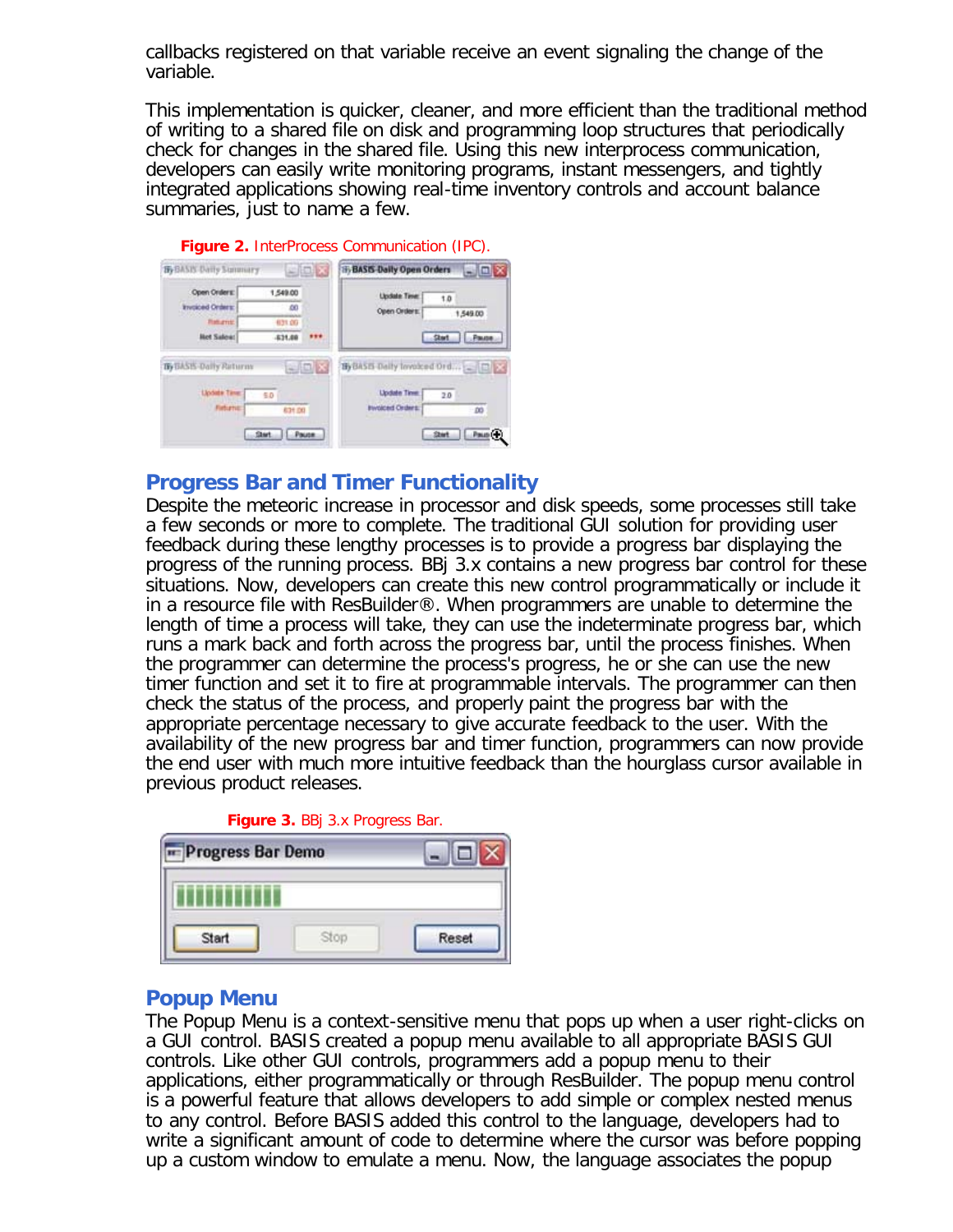menu with the underlying GUI control, simplifying its use and adding the existing menu control capability to the popup menu control.



#### **Java Memory Management**

Java memory management continues to provide new and interesting challenges for BBj deployment. To simplify the memory management process, BASIS has added a BBj Services memory graphing function in the BBj Enterprise Manager. This memorygraphing tool parses the **BBjServices.out** log files and plots the amount of used memory recorded in the files every time a BBj interpreter starts. The best way to use this graph is to view it after BBj Services records several hundred connections. As an opportunistic memory consumer, Java eventually uses as much memory as the administrator allows when the java -Xmx command line parameter is set. By default, the JVM uses 64 megabytes of memory. Therefore, if BBj runs out of memory, the administrator must increase the -Xmx parameter until BBj runs without generating "out of memory" errors. As the administrator increases the -Xmx value, it is important that the system have enough unused physical memory to accommodate the -Xmx value of the JVM, preventing the OS from swapping out the Java memory to the swap file on the disk.

Once BBj Services have enough memory, it is time to start using the memory-graphing tool. Now that BBj has enough memory to run the applications in a production environment, it is possible to begin tuning the amount of memory allocated to the JVM. After hundreds of connections, the memory-graphing tool reveals the garbage collection patterns in the JVM. The pattern is typically saw tooth, which is caused by the JVM's internal garbage collector.

During the normal running of BBj Services, the JVM continuously consumes more memory than the "incremental" garbage collector can free. Once the JVM approaches the upper bound of the -Xmx value, it suspends the running processes, does a full garbage collection, and frees all of the memory not consumed by the running processes. As long as the "full" garbage collection frees 40 to 50 megabytes of memory, users usually do not notice when a full garbage collection occurs. However, if the full garbage collection frees more memory than this, the end users experience application pauses. To provide better performance for the end users, reduce the -Xmx value until the full garbage collections free only 40 to 50 megabytes of memory.

Remember that the changes to the -Xmx value take effect only after restarting BBj Services. The graphing function in the Enterprise Manager automatically applies a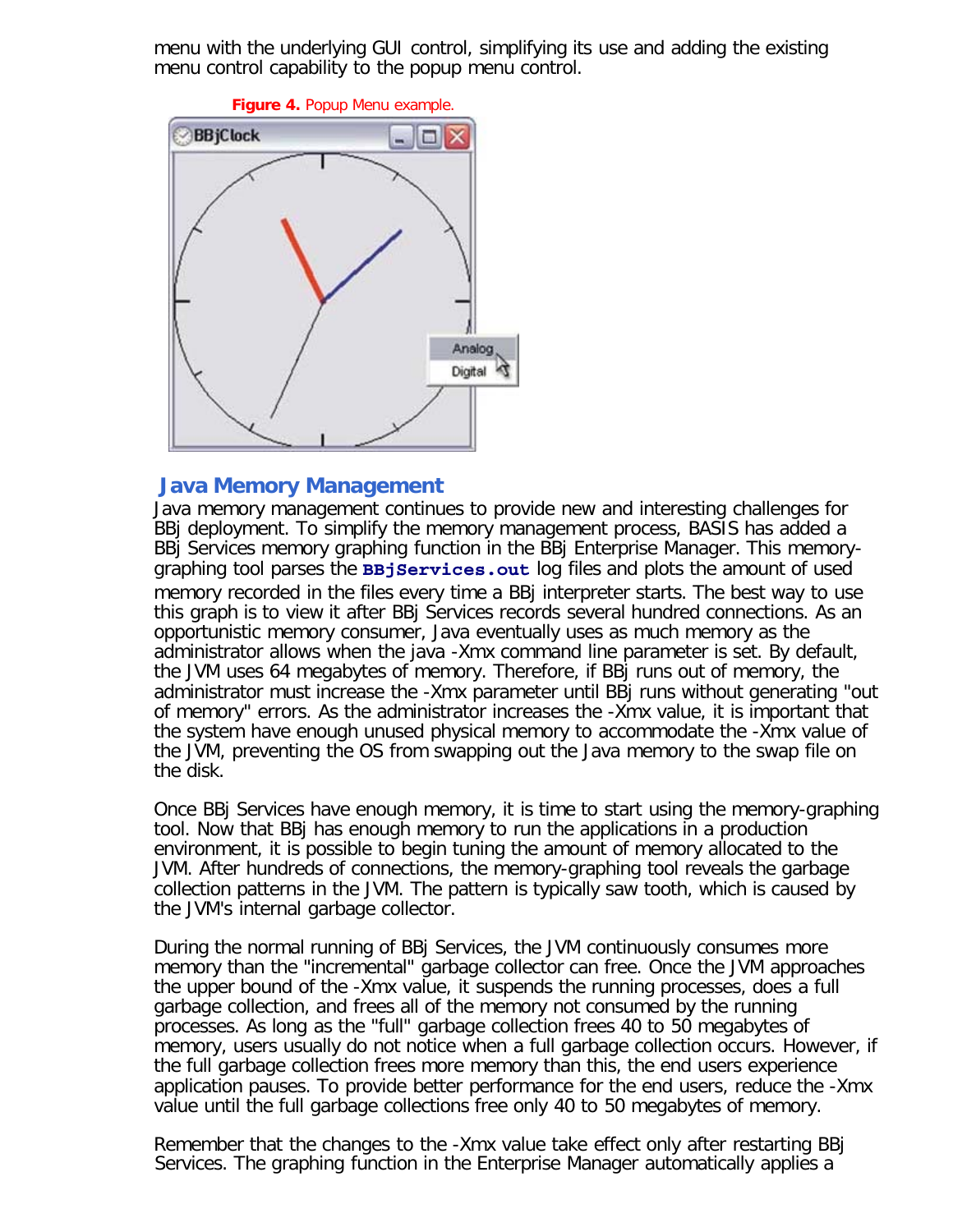standard deviation function that bands the average full garbage collection delta to simplify the tuning procedures. In the past, many releases of the JVM included different garbage collection algorithms, so it is important to monitor the used memory graph after introducing a new JVM in production.





## **Automatic Licensing**

As of BBj 3.01 and Visual PRO/5 4.1, both products feature a new automatic licensing option on Win32 platforms. This automation reduces many of the licensing challenges encountered over the past few years. During the registration and licensing process, customers with an Internet connection can register and license their software with a single click of their mouse after entering their serial and authorization numbers. The BASIS registration and licensing wizards utilize the Internet connectivity setting in MS Internet Explorer to circumnavigate any proxies and firewalls and to register and install the necessary license.

| Automatic Licensing<br>Pegister and license automatically (This option requires connection to the Internet) |                                                          |  |
|-------------------------------------------------------------------------------------------------------------|----------------------------------------------------------|--|
| Flegatiston Method                                                                                          | License Deliveru Method                                  |  |
| How do you won't to seed your license information to<br><b>RASSY</b>                                        | Hew do you yer! BASIS to delive your permanent<br>loman? |  |
| <b>C</b> . Web Biswin                                                                                       | G Web Element                                            |  |
| $C$ Emal To:<br>Histótam rom                                                                                | <b>C. Environment</b><br>better/Phancose                 |  |
| C Impiere                                                                                                   | C. Facturing                                             |  |
| $C$ For                                                                                                     | 1 County:<br>$\sim$                                      |  |
| C Oter                                                                                                      | Include you was or country code in the fax rapidle.      |  |

**Figure 6.** Automatic license registration.

The automatic license feature and the customized Win32 license executable are delivered when the user chooses Web browser or email options. The license delivery mechanism:

- Ensures that the license was not previously installed
- Ensures that the downloaded license file is the correct file for that machine (validates hostid)
- Checks for conflicting licenses by scanning the BLM directory, reading all license files for same feature(s), and renaming conflicting files to have an extension of **.bak**